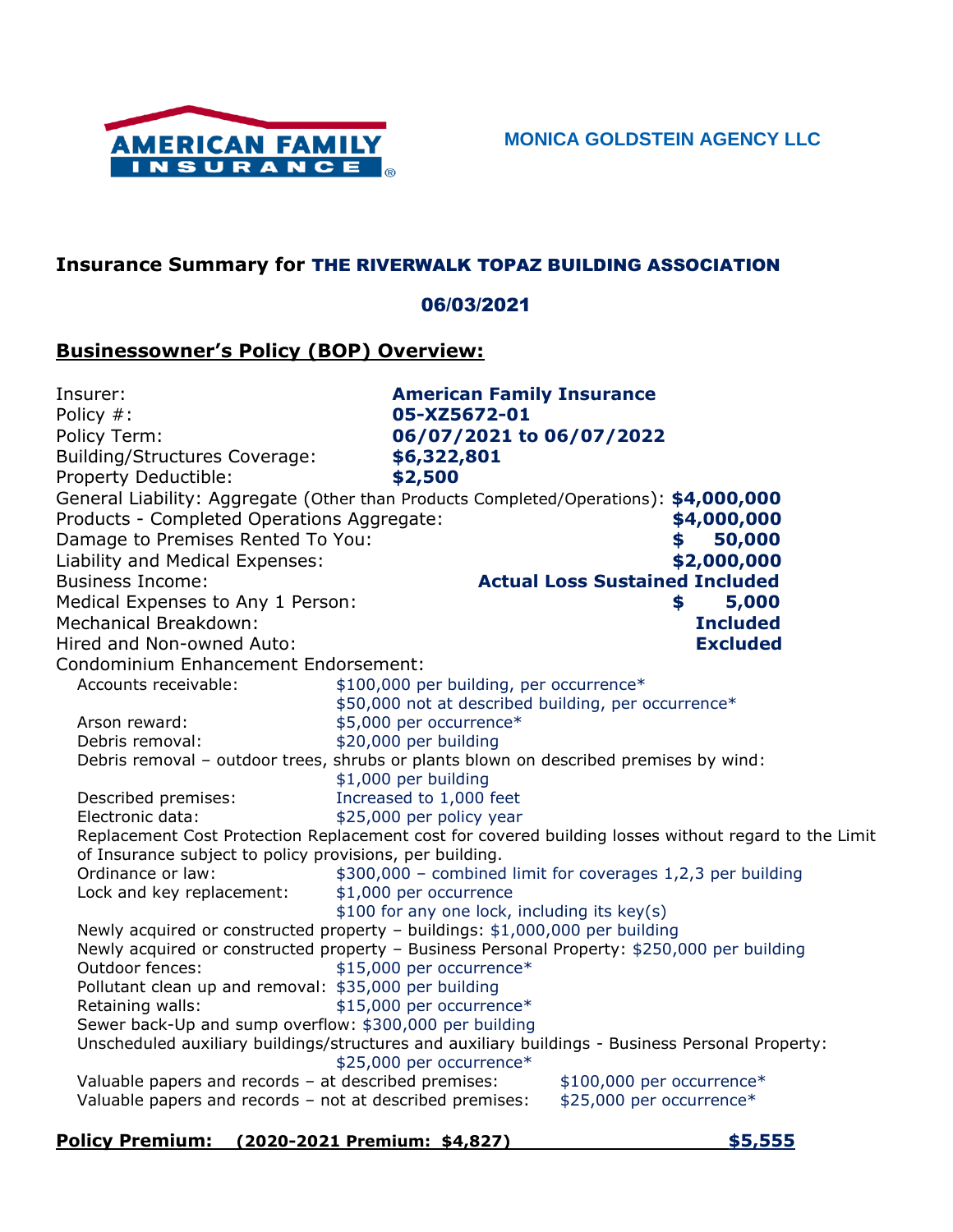

**MONICA GOLDSTEIN AGENCY LLC**

# **Crime & Fidelity (Business Key Policy) Overview:**

| Insurer:<br>Policy #:<br>Policy Term:<br>Deductible per Occurrence:<br>Policy Limit:<br>Employee Theft:<br>Forgery or Alteration:<br><b>Funds Transfer Fraud:</b> | <b>American Family Insurance</b><br>05-XZ5672-04<br>06/07/2021 to 06/07/2022<br>\$1,000<br>\$25,000<br>\$25,000<br>\$25,000 |           |
|-------------------------------------------------------------------------------------------------------------------------------------------------------------------|-----------------------------------------------------------------------------------------------------------------------------|-----------|
| Extortion - Commercial Entities:                                                                                                                                  | \$25,000                                                                                                                    |           |
| Policy Premium: (2020-2021 Premium: \$175)                                                                                                                        |                                                                                                                             | \$<br>175 |
| Directors & Officers Policy Overview:                                                                                                                             |                                                                                                                             |           |
| Insurer:<br>Policy #:<br>Policy Term:<br>Self-Insured Retention:<br>Coverage:<br>Policy Limit:<br><b>Total Assets:</b><br>Number of Employees:                    | <b>American Family Insurance</b><br>05-XZ5672-02<br>$06/07/2021 - 06/07/2022$<br>\$5,000<br>\$1,000,000<br>\$4,700,000<br>0 |           |
| Policy Premium: (2020-2021 Premium: \$360)                                                                                                                        |                                                                                                                             | \$<br>360 |
| <b>Commercial Umbrella Policy Overview:</b>                                                                                                                       |                                                                                                                             |           |
| Insurer:<br>Policy #:<br>Policy Term:                                                                                                                             | <b>American Family Insurance</b><br>05-XZ5672-05<br>06/07/2021 - 06/07/2022                                                 |           |

| FUILLY ICHIL.                  | $\overline{UU/U}/\overline{U/LU/L} = 0$ |
|--------------------------------|-----------------------------------------|
| Self-Insured Retention:        | \$10,000                                |
| Policy Limit:                  |                                         |
| Aggregate Limit:               | \$1,000,000                             |
| Each Occurrence Limit:         | \$1,000,000                             |
| Personal & Advertising Injury: | \$1,000,000                             |
|                                |                                         |

### **Policy Premium: (2020-2021 Premium: \$250) \$ 250**

# *TOTAL RENEWAL PREMIUM: \$ 6,340*

**(2020-2021 Total Premium: \$ 5,612)**